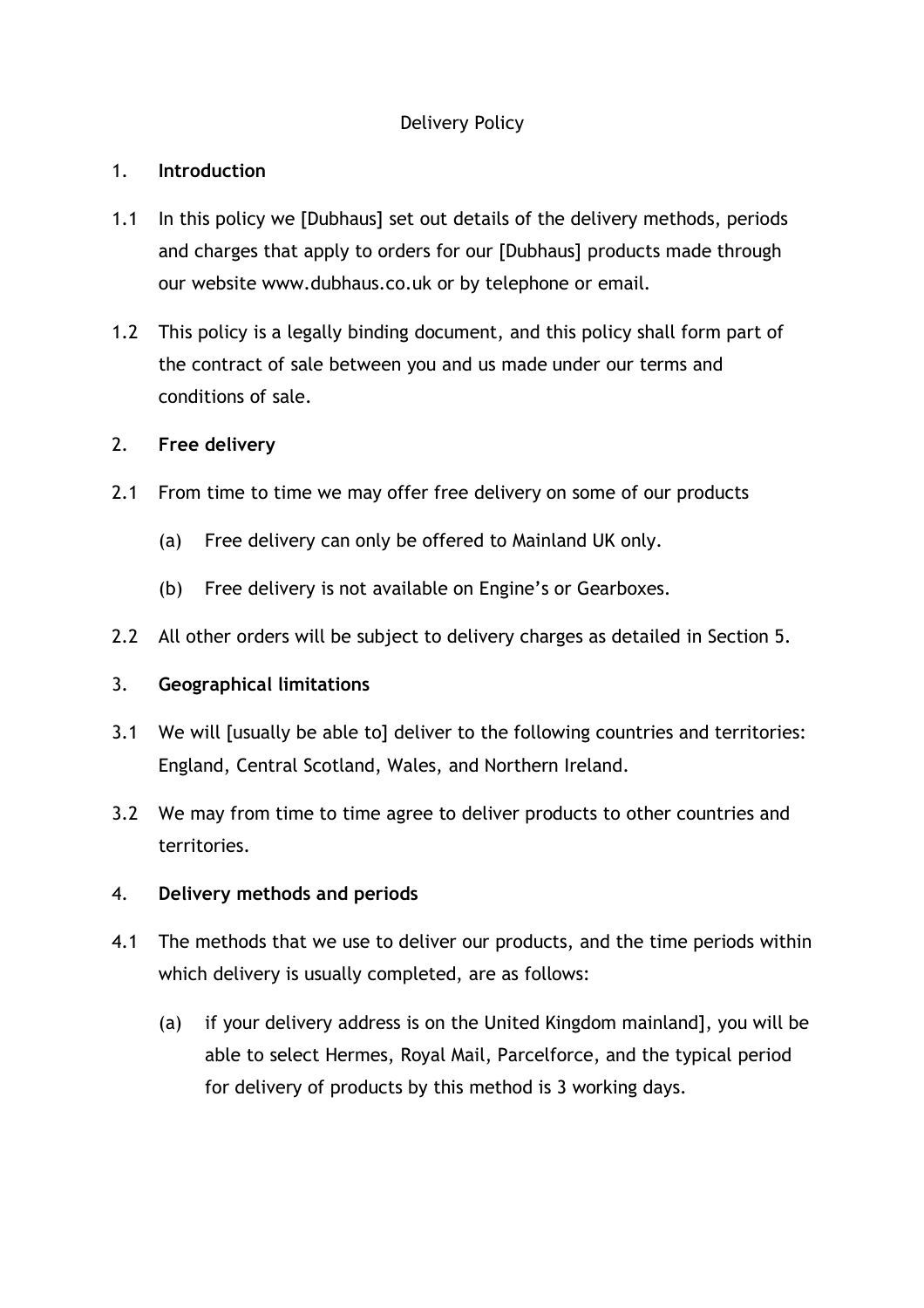- (b) If an expedited delivery service is selected [or requested] this will [typically] be 1 working day, however, this is dependent on the delivery company selected at the time of purchase.
- 4.2 If you place your order by 2:00pm GMT on a working day, these time periods run from the close of business on that day; if you place your order after 2:00pm GMT on a working day, or on a non-working day, these time periods run from the close of business on the next following working day.
- 4.3 The delivery periods set out in this Section 4 are indicative only, and whilst we will make every effort to ensure that you receive your delivery in good time, we do not guarantee delivery before the end of the stated period.
- 4.4 We may conduct fraud screening checks before dispatching the product, and these checks may delay your delivery. If the delivery is likely to be delayed because of fraud screening checks, we will notify you.

#### 5. **Delivery charges**

- 5.1 Delivery charges will be calculated by our website and automatically applied to your order during the checkout process, or alternatively quoted by u].
- 5.2 Applicable delivery charges will depend upon the delivery method you select, the location of the delivery address, and the size and weight of the products in your order.
- 5.3 Our delivery charges are as follows:
	- (a) in respect of Royal Mail, delivery charges will be £2.99.
	- (b) in respect of Hermes, delivery charges will be £4.99.
	- (c) in respect of Parcelforce, delivery charges will be £6.99 for Parcelforce 48 or £8.99 for Parcelforce 24.

### 6. **Delivery tracking**

6.1 Delivery tracking is available in respect of Hermes and Parcelforce.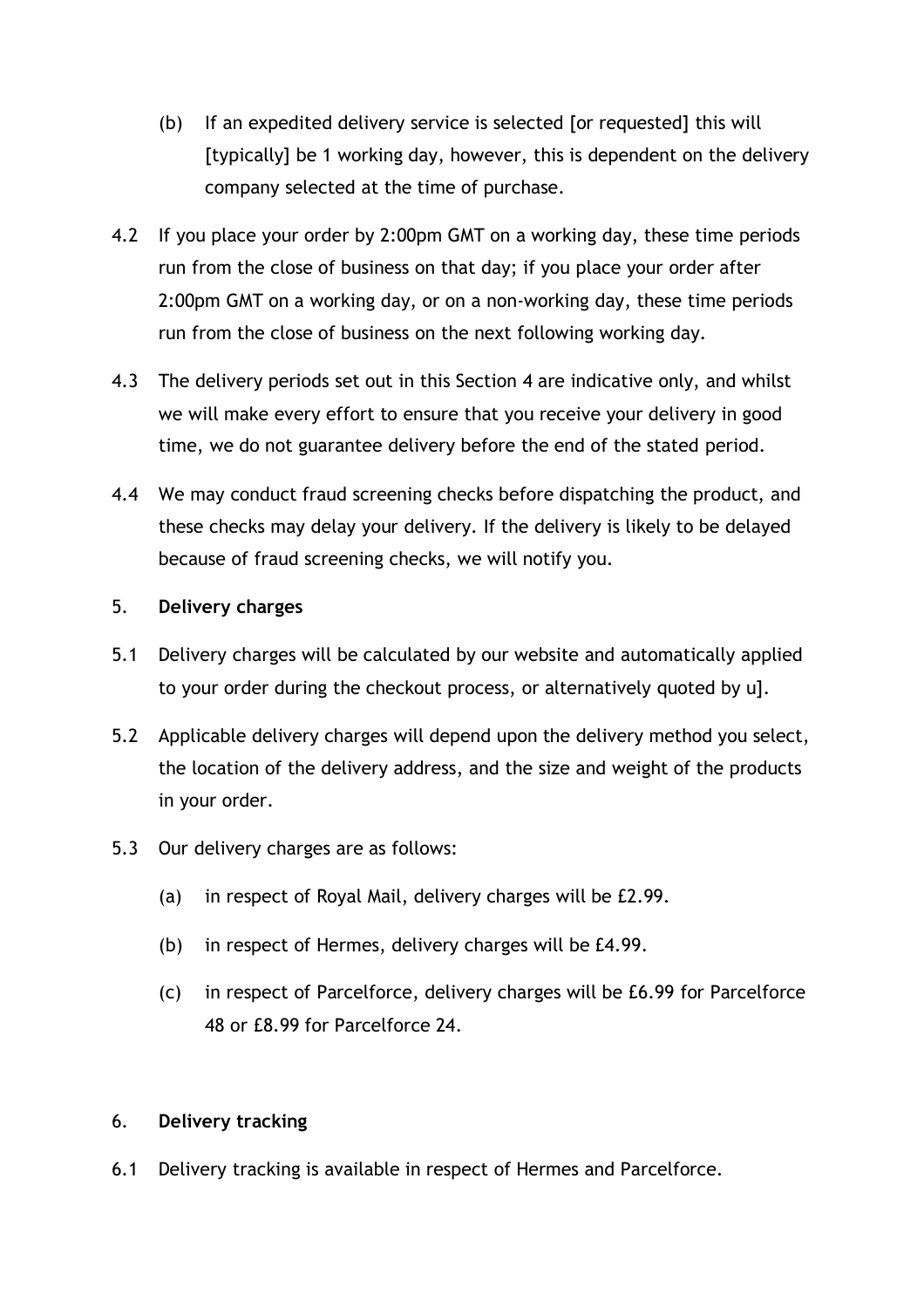6.2 To track your delivery, enter your tracking number (which is provided in your order confirmation email) into our delivery service provider's website [here:](https://www.myhermes.co.uk/track#/) for Hermes.

[here:](https://www.parcelforce.com/track-trace) for Parcelforce.

# 7. **Receipt and signature**

- 7.1 All deliveries must be received in person at the delivery address, and a signature must be provided. [Exceptions apply due to COVID-19]
- 7.2 Our delivery service provider will notify you in advance of attempting to make a delivery requiring signature. [Exceptions apply due to COVID-19]

# 8. **Additional deliveries**

8.1 If an initial delivery attempt is unsuccessful, our delivery service provider will make at least 1 more attempt to deliver the products in your order.

# 9. **Collection**

9.1 If your products remain undelivered despite our delivery service provider making [at least 1 more attempt] to deliver them, the delivery service provider will leave a card at your address, with instructions on how you may collect your products, including a time limit for collection.

### 10. **Delivery problems**

- 10.1 If you experience any problems with a delivery, please contact us [using the contact details that we publish on our website or otherwise notify to you].
- 10.2 If our delivery service provider is unable to deliver your products, and such failure is your fault, [and you do not collect your products from our delivery service provider within the relevant time limit], we may agree to arrange for re-delivery of the products; however, we reserve the right to charge you for the actual costs of re-delivery (even where the initial delivery was free of charge).
- 10.3 An indicative list of the situations where a failure to deliver will be your fault is set out below: